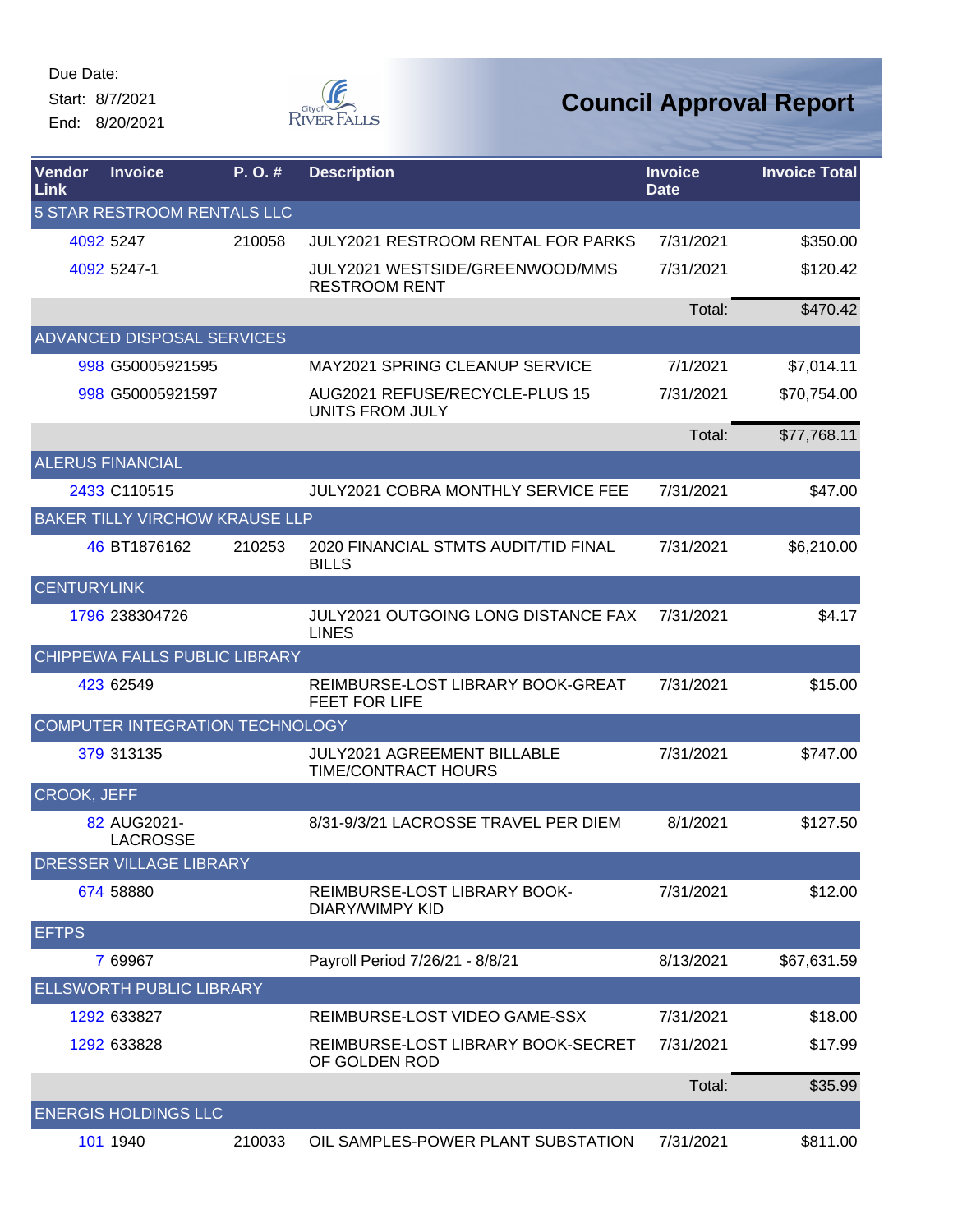Start: 8/7/2021

End: 8/20/2021



| <b>Vendor</b><br>Link | <b>Invoice</b>                       | P.O.#  | <b>Description</b>                                           | <b>Invoice</b><br><b>Date</b> | <b>Invoice Total</b> |
|-----------------------|--------------------------------------|--------|--------------------------------------------------------------|-------------------------------|----------------------|
|                       | 101 1939                             | 210033 | OIL SAMPLES-NORTH SUBSTATION                                 | 7/31/2021                     | \$811.00             |
|                       | 101 1938                             | 210033 | OIL SAMPLES-SOUTH FORK SUBSTATION                            | 7/31/2021                     | \$811.00             |
|                       |                                      |        |                                                              | Total:                        | \$2,433.00           |
|                       | <b>ENTERPRISE FM TRUST</b>           |        |                                                              |                               |                      |
|                       | 456 FBN4269217                       | 210049 | AUG21 MOTOR POOL/BLDG INSPECTOR<br><b>LEASES</b>             | 8/1/2021                      | \$1,896.78           |
|                       | EO JOHNSON CO. INC                   |        |                                                              |                               |                      |
|                       | 98 29882209                          |        | AUG2021 LIBRARY RICOH C2000 COPIER<br><b>BASE PYMT</b>       | 8/11/2021                     | \$115.00             |
|                       | <b>ESS BROTHERS &amp; SONS INC</b>   |        |                                                              |                               |                      |
|                       | 107 BB6345                           | 210258 | STORM AND SEWER CASTINGS                                     | 8/3/2021                      | \$3,420.00           |
|                       | <b>EXPRESS PERSONNEL SERVICES</b>    |        |                                                              |                               |                      |
|                       | 109 25817110                         | 210170 | WKEND 8/1/21 A.SOBOTTKA-40HRS-ENG<br><b>TEMP</b>             | 8/4/2021                      | \$963.60             |
|                       | 109 25817112                         | 210181 | WKEND 8/1/21 PUBLIC WORKS TEMPS-<br>311HRS                   | 8/4/2021                      | \$6,400.78           |
|                       | 109 25817113                         | 210179 | WKEND 8/1 R.KLING-WATER/WASTEWATER<br>TEMP-40HRS             | 8/4/2021                      | \$822.80             |
|                       | 109 25858768                         | 210170 | WKEND 8/8/21-A.SOBOTTKA 40HRS-ENG<br><b>TEMP</b>             | 8/11/2021                     | \$963.60             |
|                       | 109 25858771                         | 210181 | WKEND 8/8/21-PUBLIC WORKS TEMPS-<br>286.25HRS                | 8/11/2021                     | \$5,891.43           |
|                       | 109 25858772                         | 210179 | WKEND 8/8/21 R.KLING 40HRS -<br><b>WATER/WASTEWATER TEMP</b> | 8/11/2021                     | \$822.80             |
|                       |                                      |        |                                                              | Total:                        | \$15,865.01          |
|                       | <b>FBG SERVICE CORPORATION</b>       |        |                                                              |                               |                      |
|                       | 364 905461                           | 210246 | JULY2021 JANITORIAL SERVICES-<br><b>MULTIPLE DEPTS</b>       | 7/31/2021                     | \$5,731.00           |
|                       | FIRST NATIONAL BANK - RF SECTION 125 |        |                                                              |                               |                      |
|                       | 6 69966                              |        | Payroll Period 7/26/21 - 8/8/21                              | 8/13/2021                     | \$3,679.75           |
| <b>GRACE PAULSON</b>  |                                      |        |                                                              |                               |                      |
|                       | 937 AUG2021                          |        | AUG2021 SOLAR CREDIT/REFUND                                  | 8/17/2021                     | \$124.79             |
|                       | <b>GRAPHIC DESIGN INC</b>            |        |                                                              |                               |                      |
|                       | 598 QB39282                          |        | 500 TWO PART RESIDENTIAL<br>APPLICATIONS-RFMU                | 7/31/2021                     | \$146.00             |
|                       | <b>GUARDIAN SUPPLY LLC</b>           |        |                                                              |                               |                      |
|                       | 4255 9724                            |        | POLICE DEPT-5 OFFICER OF THE YR<br><b>COMMENDATION BARS</b>  | 7/29/2021                     | \$99.95              |
|                       | <b>HELBIG, ANGELINA</b>              |        |                                                              |                               |                      |
|                       | 3067 AUGUST2021                      | 210044 | AUG2021 SAFETY COORDINATOR<br><b>SERVICES</b>                | 8/16/2021                     | \$6,066.00           |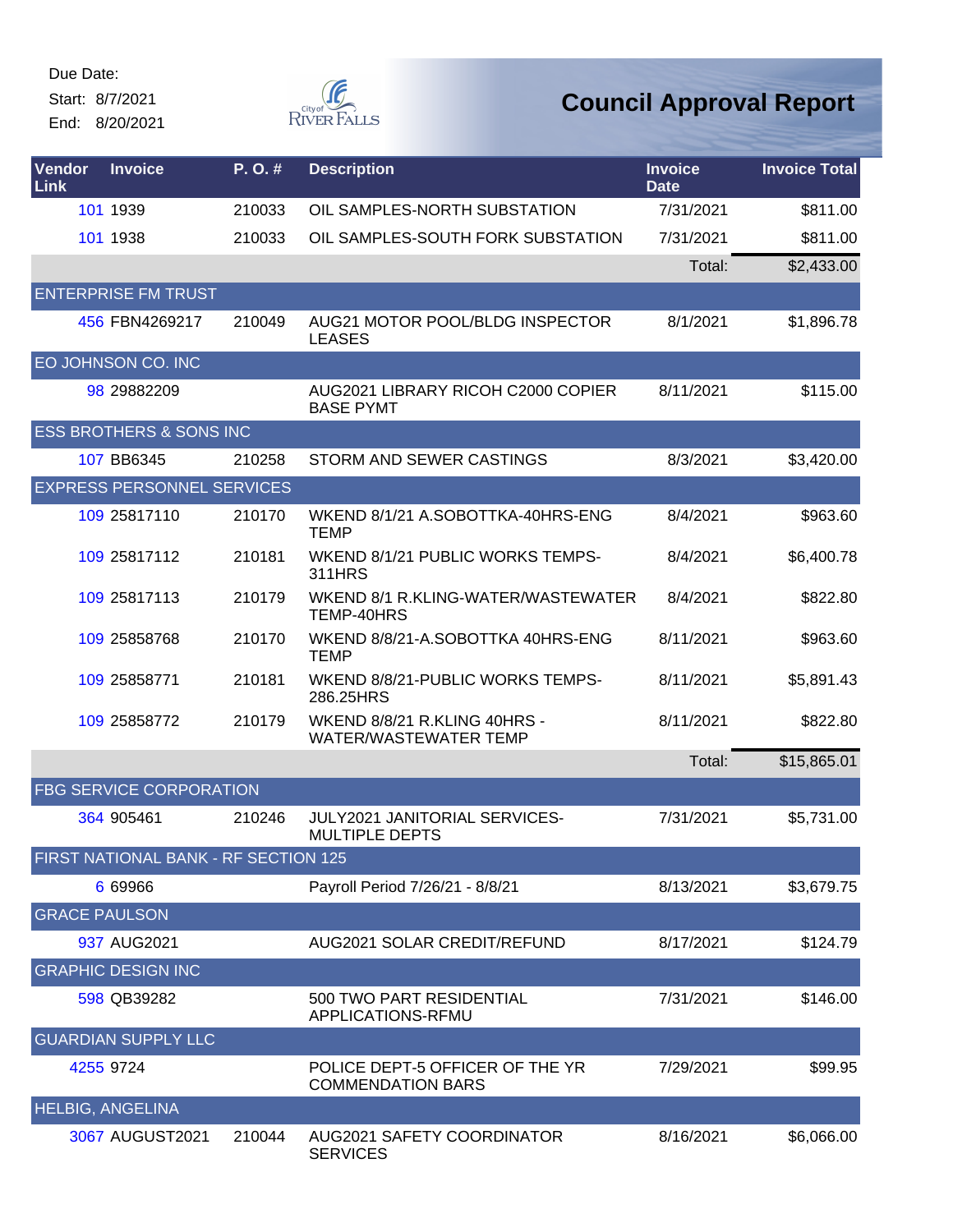Start: 8/7/2021 End: 8/20/2021



| Vendor<br>Link         | <b>Invoice</b>                    | P.O.#  | <b>Description</b>                                     | <b>Invoice</b><br><b>Date</b> | <b>Invoice Total</b> |
|------------------------|-----------------------------------|--------|--------------------------------------------------------|-------------------------------|----------------------|
|                        | <b>HUDSON PHYSICIANS SC</b>       |        |                                                        |                               |                      |
|                        | 145 800370410821                  |        | JULY 2021 EMPLOYMENT EXAM-<br>A.FURLONG                | 7/31/2021                     | \$285.00             |
|                        | HUEBSCH LAUNDRY COMPANY           |        |                                                        |                               |                      |
|                        | 146 10148869                      | 210026 | 8/4/21 WASTEWATER DEPT UNIFORMS                        | 8/4/2021                      | \$37.67              |
|                        | 146 10148866                      | 210035 | 8/4/21 ELECTRIC DEPT UNIFORMS                          | 8/4/2021                      | \$298.95             |
|                        | 146 10148867                      | 210026 | 8/4/21 WATER DEPT UNIFORMS                             | 8/4/2021                      | \$48.08              |
|                        | 146 10148868                      | 210021 | 8/4/21 PUBLIC WORKS DEPT UNIFORMS                      | 8/4/2021                      | \$106.37             |
|                        | 146 10150998                      | 210035 | 8/11/21 ELECTRIC DEPT UNIFORMS                         | 8/11/2021                     | \$298.95             |
|                        | 146 10150999                      | 210026 | 8/11/21 WATER DEPT UNIFORMS                            | 8/11/2021                     | \$48.08              |
|                        | 146 10151000                      | 210021 | 8/11/21 PUBLIC WORKS DEPT UNIFORMS                     | 8/11/2021                     | \$106.37             |
|                        | 146 10151001                      | 210026 | 8/11/21 WASTEWATER DEPT UNIFORMS                       | 8/11/2021                     | \$37.67              |
|                        | 146 30006199                      |        | 5 CITY LOGOWEAR SHIRTS-KEN<br>THILL/UNIFORM            | 8/11/2021                     | \$133.65             |
|                        |                                   |        |                                                        | Total:                        | \$1,115.79           |
|                        |                                   |        | INTERNATIONAL CITY MGMT ASSOC RETIREMENT CORP          |                               |                      |
|                        | 1 69962                           |        | Payroll Period 7/26/21 - 8/8/21                        | 8/13/2021                     | \$18,137.75          |
|                        | 1 69963                           |        | Payroll Period 7/26/21 - 8/8/21                        | 8/13/2021                     | \$710.88             |
|                        |                                   |        |                                                        | Total:                        | \$18,848.63          |
| <b>J&amp;J GIS LLC</b> |                                   |        |                                                        |                               |                      |
|                        | 651 JULY2021                      | 210072 | JULY2021 GIS CONTRACT WORK-JAMIE<br><b>NEILS</b>       | 7/31/2021                     | \$3,600.00           |
|                        | <b>JOSIE HAYES CREATIVE</b>       |        |                                                        |                               |                      |
|                        | 4714 08-09-210015                 | 210098 | MAY-JULY2021 VIDEO EDITING/ESOURCE<br>WORK-9.5HRS      | 7/31/2021                     | \$257.50             |
|                        | KATHY'S EMBROIDERY & ALTERATIONS  |        |                                                        |                               |                      |
|                        | 2578 AUG2021                      |        | POLICE DEPT-TAPER PANT LEGS/TAPER<br><b>SHIRT ARMS</b> | 8/2/2021                      | \$60.00              |
|                        | KRAUSE POWER ENGINEERING LLC      |        |                                                        |                               |                      |
|                        | 171 RFL-080721                    | 210250 | AUG2021 POWER PLANT<br>RELAYS/SUPPORT                  | 8/7/2021                      | \$1,696.05           |
| <b>KWIK TRIP</b>       |                                   |        |                                                        |                               |                      |
|                        | 172 JUL2021<br><b>MOTOR FUEL1</b> |        | <b>JULY2021 MOTOR FUEL STMT</b>                        | 7/31/2021                     | \$8,472.43           |
|                        | LANGUAGE LINE SERVICES, INC       |        |                                                        |                               |                      |
|                        | 2991 10286567                     |        | COURT DEPT-OVER THE PHONE<br><b>INTERPRETATION</b>     | 8/1/2021                      | \$28.60              |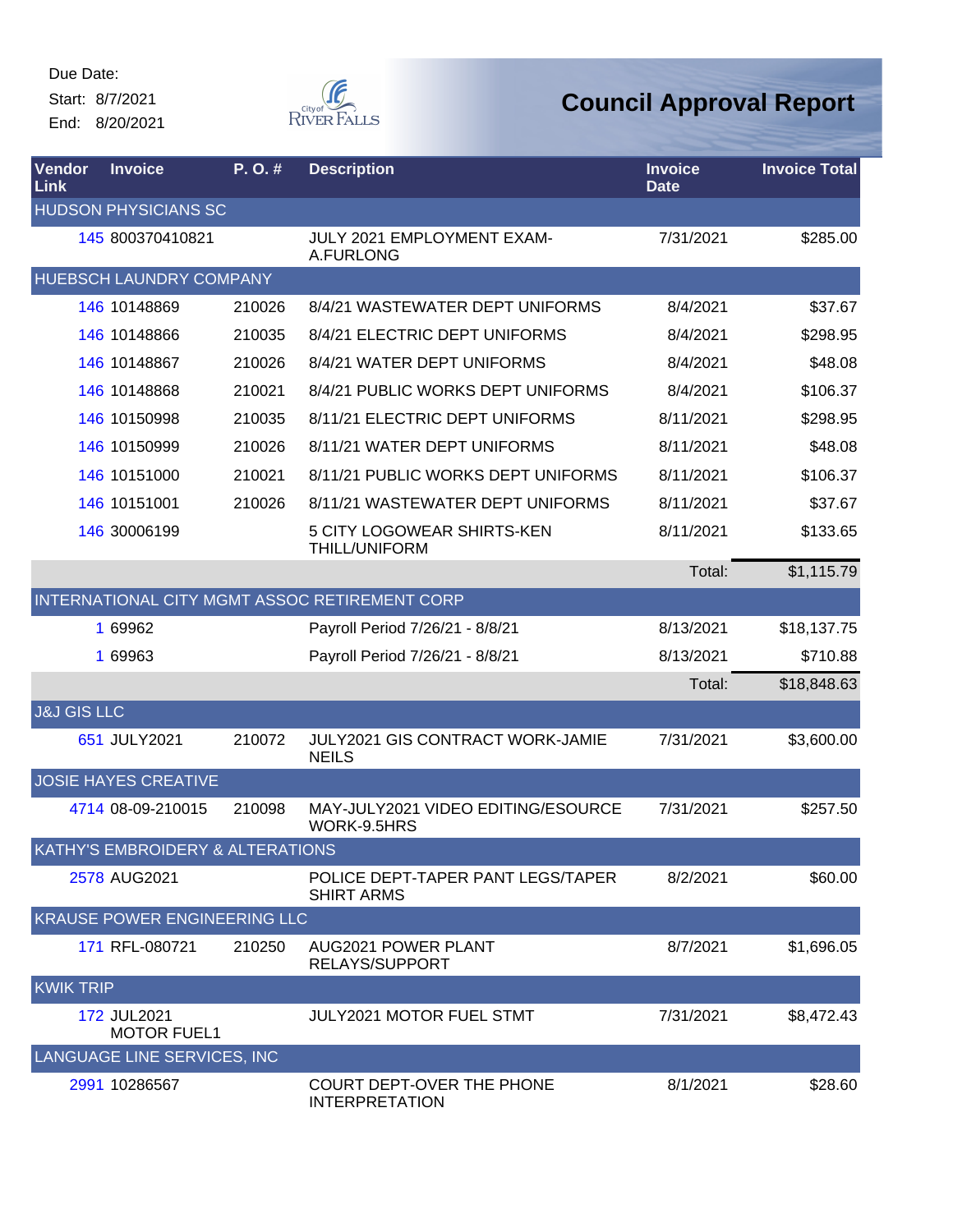Start: 8/7/2021 End: 8/20/2021



| <b>Vendor</b><br>Link | <b>Invoice</b>                          | P.O.#  | <b>Description</b>                                            | <b>Invoice</b><br><b>Date</b> | <b>Invoice Total</b> |  |  |  |
|-----------------------|-----------------------------------------|--------|---------------------------------------------------------------|-------------------------------|----------------------|--|--|--|
|                       | LE PHILLIPS MEMORIAL PUBLIC LIBRARY     |        |                                                               |                               |                      |  |  |  |
|                       | 488 63365                               |        | REIMBURSE-LOST MUSIC CD-KISS ME<br><b>KATE</b>                | 7/31/2021                     | \$18.99              |  |  |  |
|                       | <b>LIQUID ENGINEERING CORPORATION</b>   |        |                                                               |                               |                      |  |  |  |
|                       | 4746 17769                              | 210100 | DNR INSPECTION FOR SYCAMORE<br><b>TOWER/MOUND RESERVOIR</b>   | 7/29/2021                     | \$3,110.00           |  |  |  |
|                       | LOFFLER COMPANIES INC                   |        |                                                               |                               |                      |  |  |  |
|                       | 182 29730254                            |        | AUG2021 POLICE DEPT KONICA MINOLTA<br><b>COPIER</b>           | 8/1/2021                      | \$182.92             |  |  |  |
|                       | 182 449261858                           |        | AUG2021 PW KONICA COPIERS<br><b>BASE/OVERAGES</b>             | 8/1/2021                      | \$227.65             |  |  |  |
|                       |                                         |        |                                                               | Total:                        | \$410.57             |  |  |  |
|                       | <b>MICHAEL AND SHANNON POMEROY</b>      |        |                                                               |                               |                      |  |  |  |
|                       | 4860 ACCT#3023-00                       |        | REFUND-RFMU OVERPYMT ACCT#3023-00                             | 8/13/2021                     | \$37.54              |  |  |  |
|                       | <b>MICHAEL DARROW</b>                   |        |                                                               |                               |                      |  |  |  |
|                       | 4835 1006                               | 210249 | JULY2021 COMM DEV CONTRACT-34.5<br><b>HOURS</b>               | 7/31/2021                     | \$2,070.00           |  |  |  |
|                       |                                         |        | MIDAMERICA ADMINISTRATIVE & RETIREMENT SOLUTIONS              |                               |                      |  |  |  |
|                       | 500 69969                               |        | Payroll Period 7/26/21 - 8/8/21                               | 8/13/2021                     | \$209.59             |  |  |  |
|                       | MIDWEST WELL SERVICES INC               |        |                                                               |                               |                      |  |  |  |
|                       | 3165 18280                              | 210095 | <b>WELL#4 INSPECTION AND REHAB/PUMP</b><br><b>MAINTENANCE</b> | 7/28/2021                     | \$6,035.00           |  |  |  |
|                       | 3165 18280-1                            | 210176 | WELL #4 PUMP REPAIRS                                          | 7/28/2021                     | \$29,235.00          |  |  |  |
|                       | 3165 18332                              | 210095 | WELL #4 INSPECTION & REHAB-WIRE<br><b>BRUSH/BAIL WELL</b>     | 8/10/2021                     | \$1,550.00           |  |  |  |
|                       |                                         |        |                                                               | Total:                        | \$36,820.00          |  |  |  |
| <b>MITEL</b>          |                                         |        |                                                               |                               |                      |  |  |  |
|                       | 4458 37222114                           |        | SEPT2021 PHONE SERVICE CHARGES                                | 8/12/2021                     | \$3,463.37           |  |  |  |
| NIESE, JOSEPH K       |                                         |        |                                                               |                               |                      |  |  |  |
|                       | 20 AUG2021                              |        | LIBRARY-AWARD WINNING BASEBALL<br><b>AUTHOR PRESENTER</b>     | 8/1/2021                      | \$150.00             |  |  |  |
|                       | NORTHERN STATES POWER COMPANY WI        |        |                                                               |                               |                      |  |  |  |
|                       | <b>344 TAYLORKISTLE</b><br><b>RACCT</b> |        | REFUND-COUNTY CRISIS FUNDS ON ACCT<br>52-0013592732-4         | 8/17/2021                     | \$140.00             |  |  |  |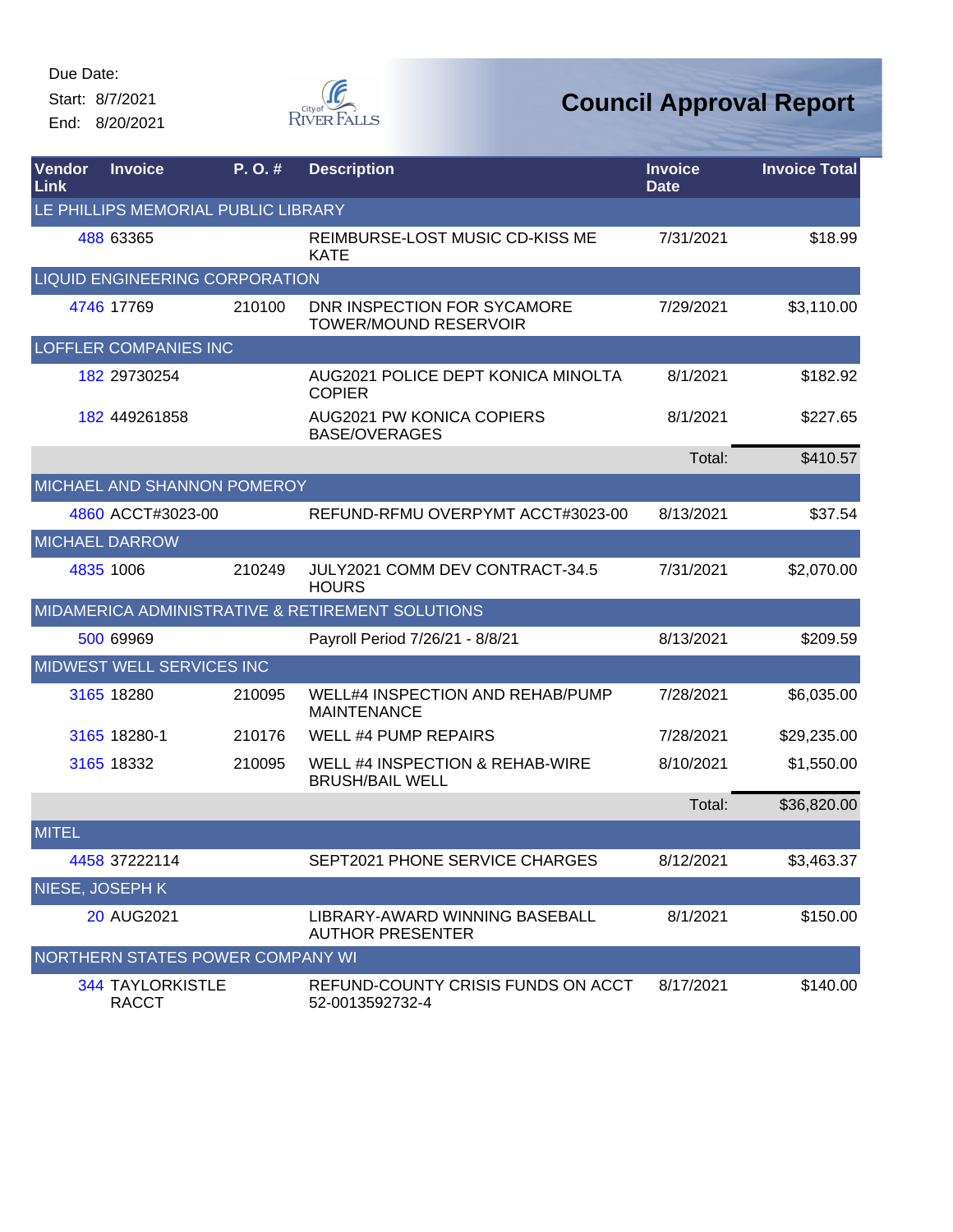Start: 8/7/2021 End: 8/20/2021



| <b>Vendor</b>          | <b>Invoice</b>                          | P. O. # | <b>Description</b>                                      | <b>Invoice</b> | <b>Invoice Total</b> |
|------------------------|-----------------------------------------|---------|---------------------------------------------------------|----------------|----------------------|
| <b>Link</b>            |                                         |         |                                                         | <b>Date</b>    |                      |
|                        | <b>ONE TIME PAY VENDOR</b>              |         |                                                         |                |                      |
|                        | 9999 ROBERTMCLA<br><b>UGHLIN</b>        |         | REFUND-PAID CITATION 04305324 TWICE                     | 8/1/2021       | \$75.00              |
|                        | 9999 MNRUBBERPL<br><b>ASTICS</b>        |         | 2021 BUSINESS INCENTIVE/ENERGY<br><b>EFFICIENCY</b>     | 8/1/2021       | \$2,640.00           |
|                        | 9999 BH138973-2                         |         | REFUND OF OVERPAYMENT-COURT<br><b>CITATION</b>          | 8/16/2021      | \$12.60              |
|                        |                                         |         |                                                         | Total:         | \$2,727.60           |
|                        | <b>PAYPAL UPDATE/CHANGE VENDOR#/FID</b> |         |                                                         |                |                      |
|                        | 639 111112069                           |         | JULY2021 PAYPAL SERVICES-PARK AND<br><b>REC DEPT</b>    | 7/31/2021      | \$30.00              |
| <b>PELION BENEFITS</b> |                                         |         |                                                         |                |                      |
|                        | 5 69965                                 |         | Payroll Period 7/26/21 - 8/8/21                         | 8/13/2021      | \$798.16             |
|                        | <b>QUALIFICATION TARGETS</b>            |         |                                                         |                |                      |
|                        | 1544 22102401                           |         | POLICE DEPT-WI DEPT OF JUSTICE<br><b>TARGET W/PHOTO</b> | 7/31/2021      | \$65.00              |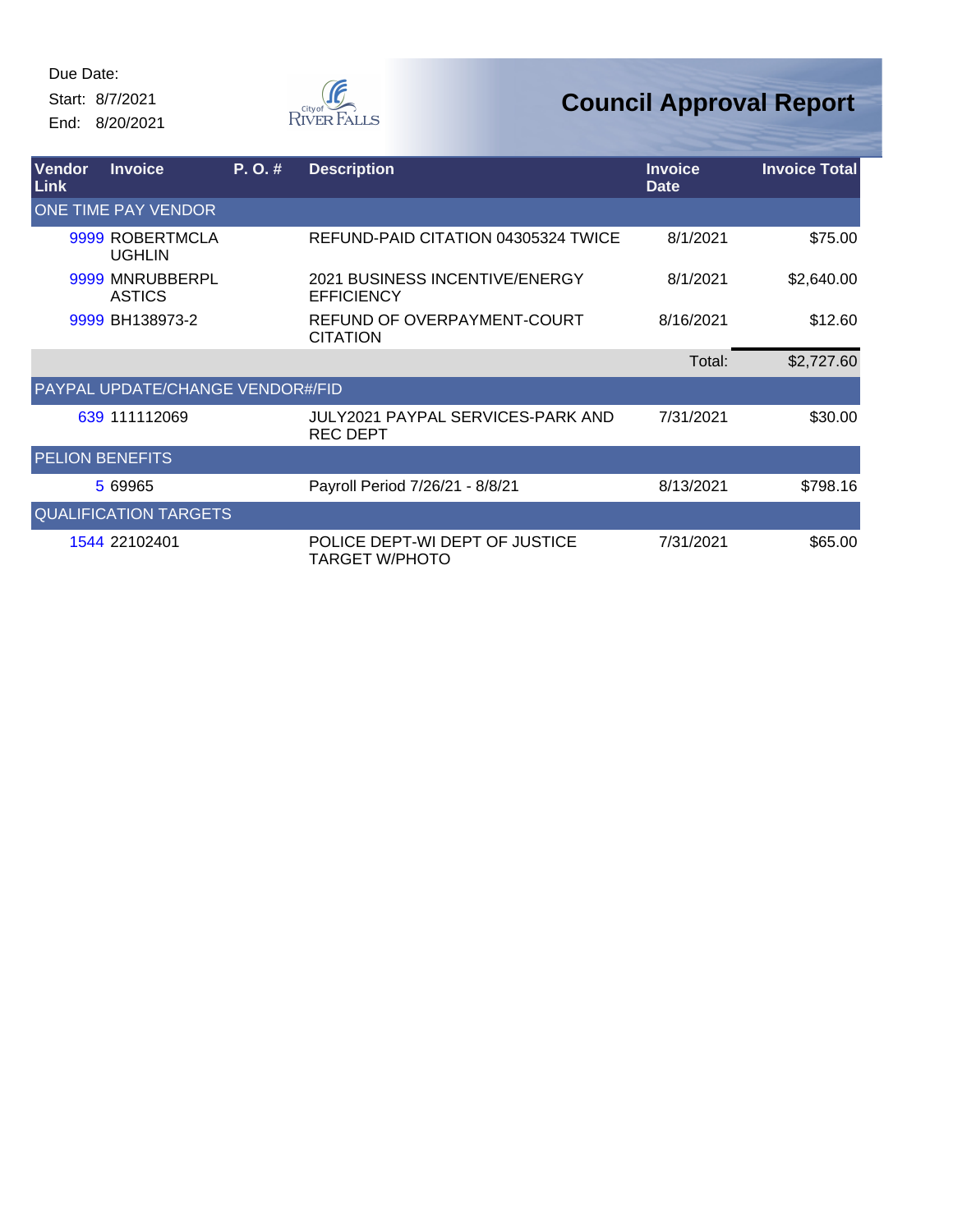Due Date: Start: 8/7/2021

End: 8/20/2021



| Vendor<br><b>Link</b> | <b>Invoice</b>                         | P. O. # | <b>Description</b>                                      | <b>Invoice</b><br><b>Date</b> | <b>Invoice Total</b> |
|-----------------------|----------------------------------------|---------|---------------------------------------------------------|-------------------------------|----------------------|
|                       | <b>RFMU PAYMENTS OR REFUNDS</b>        |         |                                                         |                               |                      |
|                       | 990610 KINNIPROPERT<br><b>IESREISS</b> |         | REISSUE-REFUND-RFMU OVERPYMT-<br>ACCT#4476-08           | 8/1/2021                      | \$163.69             |
|                       | 990610 JOSHUASCHN<br><b>EIDER</b>      |         | REFUND-RFMU OVERPYMT ACCT#1796-04                       | 8/17/2021                     | \$44.02              |
|                       | 990610 OLGAOLSON                       |         | REFUND-RFMU OVERPYMT ACCT#2906-24                       | 8/17/2021                     | \$24.38              |
|                       | 990610 LYNNEALTENB<br><b>URG</b>       |         | REFUND-RFMU OVERPYMT ACCT#4914-02                       | 8/17/2021                     | \$104.65             |
|                       | 990610 MATTHEW&AL<br><b>EXANDRAFER</b> |         | REFUND-RFMU OVERPYMT ACCT#5350-05                       | 8/17/2021                     | \$42.89              |
|                       | 990610 ELIZABETH&WI<br><b>LLIAMJOH</b> |         | REFUND-RFMU OVERPYMT ACCT#8795-01                       | 8/17/2021                     | \$260.37             |
|                       | 990610 MICHELLEGER<br><b>GEN</b>       |         | REFUND-RFMU OVERPYMT ACCT#9248-01                       | 8/17/2021                     | \$430.34             |
|                       | 990610 MARCELLAFIEL<br>D               |         | REFUND-RFMU OVERPYMT ACCT#1684-00                       | 8/17/2021                     | \$95.43              |
|                       | 990610 KAYWILSON                       |         | REFUND-RFMU OVERPYMT ACCT#1710-00                       | 8/17/2021                     | \$151.07             |
|                       | 990610 ABBYAKKERM<br>AN                |         | REFUND-RFMU OVERPYMT ACCT#3568-06                       | 8/17/2021                     | \$115.69             |
|                       | 990610 MICHAELSMIT<br>Н                |         | REFUND-RFMU OVERPYMT ACCT#4406-00                       | 8/17/2021                     | \$223.82             |
|                       | 990610 SUEHODGSON                      |         | REFUND-RFMU OVERPYMT ACCT#5310-03                       | 8/17/2021                     | \$38.28              |
|                       | 990610 JACOB&ALEXA<br><b>GREFE</b>     |         | REFUND-RFMU OVERPYMT ACCT#6227-20                       | 8/17/2021                     | \$35.95              |
|                       | 990610 BRIANWEISAU<br>G2021            |         | REFUND-RFMU OVERPYMT ACCT#7444-02                       | 8/17/2021                     | \$57.28              |
|                       | 990610 JESSICAPAGE                     |         | REFUND-RFMU OVERPYMT ACCT#8293-02                       | 8/17/2021                     | \$28.94              |
|                       |                                        |         |                                                         | Total:                        | \$1,816.80           |
|                       | <b>RIVER BLUFF HUMANE SOCIETY</b>      |         |                                                         |                               |                      |
|                       | 737 908                                |         | JULY2021 ANIMAL CONTROL PICKUP FEES                     | 7/31/2021                     | \$65.00              |
|                       | RIVER FALLS BASEBALL COUNCIL INC       |         |                                                         |                               |                      |
|                       | 1496 7137                              |         | <b>JULY2021 GAME NIGHT SPONSORSHIP</b>                  | 7/31/2021                     | \$250.00             |
|                       | RIVER FALLS CHAMBER OF COMMERCE INC    |         |                                                         |                               |                      |
|                       | 225 2ND QRT 2021<br>ROOM TX            |         | 2ND QRT 2021 ROOM TAX                                   | 8/6/2021                      | \$25,451.32          |
| <b>RUNNING INC</b>    |                                        |         |                                                         |                               |                      |
|                       | 1573 24750                             | 200371  | <b>JULY2021 TAXI MANAGEMENT SERVICES</b>                | 7/31/2021                     | \$17,815.38          |
|                       | SCHNEIDER LAWN CARE SERVICES LLC       |         |                                                         |                               |                      |
|                       | 1144 3658                              |         | JULY2021 RESIDENT LAWN MAINT-BILLED<br><b>TO OWNERS</b> | 7/31/2021                     | \$200.00             |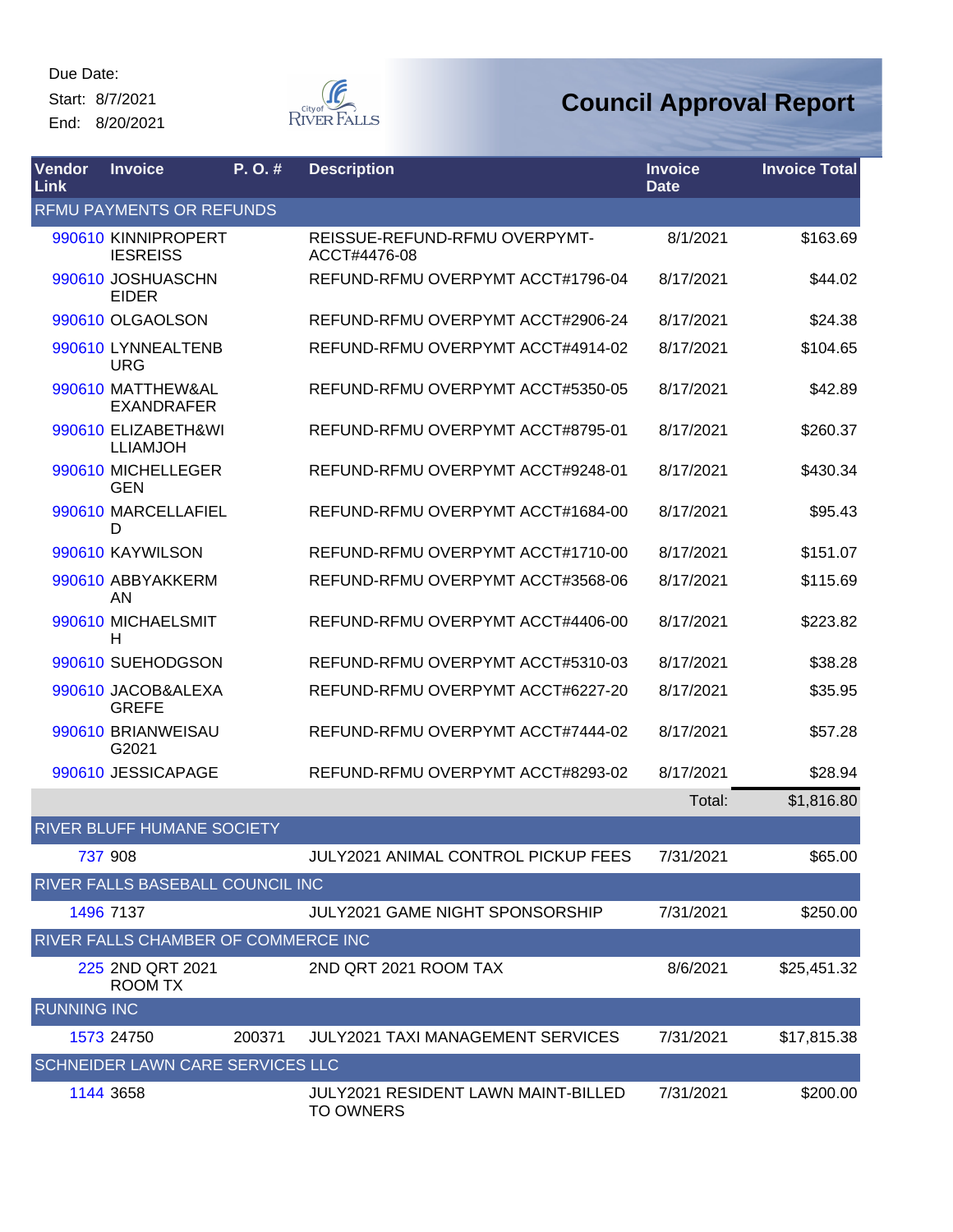Start: 8/7/2021

End: 8/20/2021



| <b>Vendor</b><br>Link | <b>Invoice</b>                           | P.O.#  | <b>Description</b>                                           | <b>Invoice</b><br><b>Date</b> | <b>Invoice Total</b> |
|-----------------------|------------------------------------------|--------|--------------------------------------------------------------|-------------------------------|----------------------|
|                       | <b>SECURITY FINANCIAL BANK</b>           |        |                                                              |                               |                      |
|                       | <b>12 RHONDADAVIS</b><br><b>ONRETIRE</b> |        | RHONDA DAVISION RETIREMENT GIFT<br>CARD                      | 8/18/2021                     | \$150.00             |
|                       | <b>SHORT ELLIOTT HENDRICKSON INC</b>     |        |                                                              |                               |                      |
|                       | 244 409521                               | 210239 | THRU JULY2021-NORTH WATER TOWER<br><b>DESIGN CONST</b>       | 7/31/2021                     | \$505.76             |
|                       | 244 409580                               | 210159 | THRU JULY2021-PRELIMINARY DESIGN-<br><b>MANN VALLEY CORP</b> | 7/31/2021                     | \$15,518.68          |
|                       |                                          |        |                                                              | Total:                        | \$16,024.44          |
|                       | <b>ST CROIX COUNTY TREASURER</b>         |        |                                                              |                               |                      |
|                       | 252 2021 POST PON<br>ED                  |        | 276600763000 POSTPONED PP TAX-GRACE<br><b>HEALTHCARE</b>     | 8/1/2021                      | \$25,977.59          |
|                       | ST CROIX VALLEY NATURAL GAS CO           |        |                                                              |                               |                      |
|                       | 255 RF2105SR                             |        | 716 N MAIN ST-8HRS<br>CONSTRUCTION/BLIND END CAP             | 8/10/2021                     | \$426.60             |
|                       | <b>STAPLES INC - VT</b>                  |        |                                                              |                               |                      |
|                       | 2376 #DET10146807/<br>JULY21             |        | <b>JULY2021 CITY DEPT OFFICE SUPPLIES</b><br>ORDERED         | 7/31/2021                     | \$1,720.79           |
|                       | STATE OF WI - DEPT OF TRANSPORTATION     |        |                                                              |                               |                      |
|                       | 219 2021 FORDTRU<br>СK                   |        | POLICE DEPT-2021 FORD EXPLORER<br><b>REGISTRATION</b>        | 8/1/2021                      | \$169.50             |
|                       | 219 2020CHEVTRU<br><b>CK</b>             |        | UTILITY DEPT-2020 CHEV SILVERADO<br><b>TRUCK-REG FEES</b>    | 8/1/2021                      | \$169.50             |
|                       |                                          |        |                                                              | Total:                        | \$339.00             |
|                       | STATE OF WI, DEPT OF CHILDREN & FAMILIES |        |                                                              |                               |                      |
|                       | 328 69968                                |        | Payroll Period 7/26/21 - 8/8/21 remit#7747159                | 8/13/2021                     | \$340.31             |
|                       |                                          |        | STATEWIDE ENERGY EFFICIENCY & RENEWABLES ADMIN INC           |                               |                      |
|                       | 243 JULY2021                             |        | JULY2021 PUBLIC BENEFIT COLLECTION -<br><b>RFMU</b>          | 7/31/2021                     | \$5,043.68           |
|                       | <b>STUART C IRBY TOOL AND SAFETY</b>     |        |                                                              |                               |                      |
|                       | 156 S012567780.00 210244<br>1            |        | ELECT INVENTORY-15KV SPLICE/CABLE                            | 8/5/2021                      | \$1,401.00           |
|                       | <b>SURE-TITE CONSTRUCTION</b>            |        |                                                              |                               |                      |
|                       | 1911 AUG2021                             | 210241 | CITY HALL ROOF REPAIR WORK                                   | 8/3/2021                      | \$14,790.00          |
|                       | THE DANCE PROJECT LLC                    |        |                                                              |                               |                      |
|                       | 4066 JUNE/JULY202<br>1                   |        | DANCE DABBLER INSTRUCTOR-31 KIDS-<br>PARK AND REC            | 7/31/2021                     | \$2,232.00           |
|                       | TJ CONEVERA INC                          |        |                                                              |                               |                      |
|                       | 4069 TJ-INVOICE-21-<br>1249              |        | POLICE DEPT-40 BOXES AMMUNITION/50<br>PER BOX                | 8/4/2021                      | \$750.00             |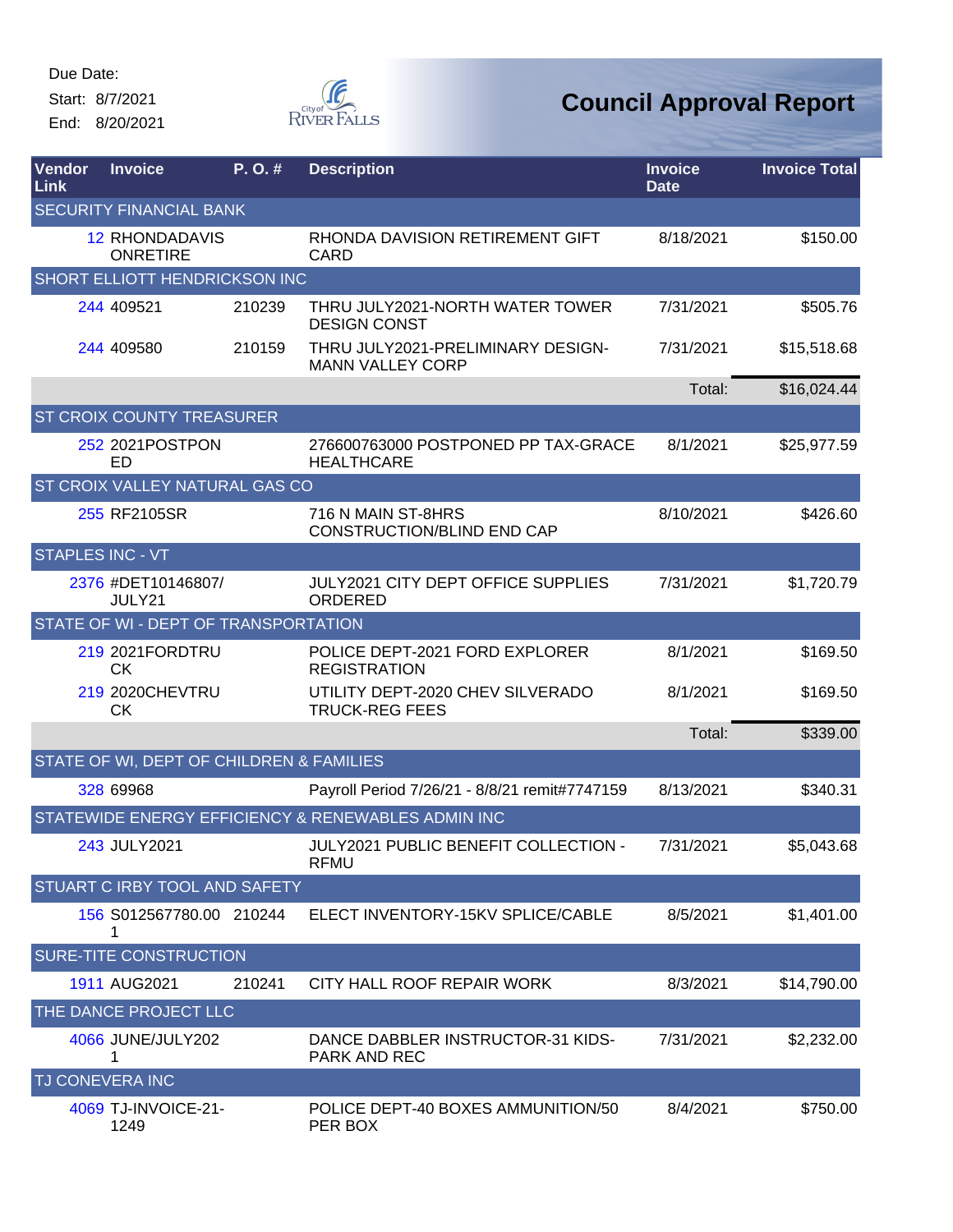Start: 8/7/2021 End: 8/20/2021

Œ RIVER FALLS

| Vendor<br>Link        | <b>Invoice</b>                            | P. O. # | <b>Description</b>                                               | <b>Invoice</b><br><b>Date</b> | <b>Invoice Total</b> |
|-----------------------|-------------------------------------------|---------|------------------------------------------------------------------|-------------------------------|----------------------|
|                       | <b>T-MOBILE USA INC</b>                   |         |                                                                  |                               |                      |
|                       | 269 952886095/MAY<br>&JUNE                |         | MAY/JUNE2021 LIBRARY MOBILE INTERNET<br><b>CHARGES</b>           | 8/1/2021                      | \$2,636.32           |
|                       | TOTAL EXCAVATING LLC                      |         |                                                                  |                               |                      |
|                       | 270 3864                                  | 210251  | STORMWATER DRAINTILE REPAIR-<br><b>HIGHVIEW MEADOWS</b>          | 7/26/2021                     | \$13,750.00          |
| <b>TOWN OF TROY</b>   |                                           |         |                                                                  |                               |                      |
|                       | 4539 2020/PAR04011<br>3310110             |         | PARCEL#040113310110-ANNEXED<br>PROPERTY-YR2 TAXES                | 8/1/2021                      | \$4.36               |
|                       | 4539 2020 PARC 2761<br>15602000           |         | PARCEL#276115602000-ANNEXED<br>PROPERTY-YR2 TAXES                | 8/1/2021                      | \$12.16              |
|                       |                                           |         |                                                                  | Total:                        | \$16.52              |
|                       | TRC ENVIRONMENTAL CORPORATION             |         |                                                                  |                               |                      |
|                       | 1405 486180                               | 190329  | JULY2021 FERC & HYDRO RELICENSIN<br><b>APPLICATION</b>           | 7/31/2021                     | \$9,700.85           |
| <b>TWEETEN, AMY</b>   |                                           |         |                                                                  |                               |                      |
|                       | 41 AUG2021TRAV<br>EL                      |         | <b>COMM DEV-APPLICANT TRAVEL</b><br><b>EXPENSES-CITY PLANNER</b> | 8/11/2021                     | \$852.24             |
|                       | UNIVERSITY OF WISCONSIN SYSTEM            |         |                                                                  |                               |                      |
|                       | 330 682655                                |         | JULY2021 FLUORIDE - WATER DEPT                                   | 7/31/2021                     | \$52.00              |
|                       |                                           |         | UPPER CHIPPEWA WETLAND MITIGATION BANK LLC                       |                               |                      |
|                       | 19 WETLANDIMPA 210245<br><b>CTCREDITS</b> |         | <b>WETLAND MITIGATION CREDITS-NORTH</b><br><b>SEWER PROJECT</b>  | 8/1/2021                      | \$109,500.00         |
|                       | US BANK NATIONAL ASSOC                    |         |                                                                  |                               |                      |
|                       | 284 JULY2021                              |         | <b>JULY2021 PURCHASE CARD</b><br><b>TRANSACTIONS</b>             | 8/1/2021                      | \$64,964.66          |
|                       | USI INSURANCE SERVICES LLC                |         |                                                                  |                               |                      |
|                       | 4562 3810715                              |         | AUG2021-AUG2022 CYBER LIABILITY<br><b>RENEWAL</b>                | 8/1/2021                      | \$7,339.00           |
|                       | 4562 3810538                              |         | 1ST OF 4 INSTALLMENTS-COMMERCIAL<br>LINES FEE RENEWAL            | 8/1/2021                      | \$6,562.50           |
|                       |                                           |         |                                                                  | Total:                        | \$13,901.50          |
| <b>WAGNER, KRISTI</b> |                                           |         |                                                                  |                               |                      |
|                       | 4107 2021SUMMERR<br>EC                    |         | REC PROGRAMS-KIDS W/CLUBS & CHICKS<br><b>W/STICKS</b>            | 8/1/2021                      | \$3,755.00           |
|                       | <b>WESCO DISTRIBUTION INC</b>             |         |                                                                  |                               |                      |
|                       | 303 861460                                | 210109  | ELECT INVENTORY - PME SWITCHGEAR<br><b>PAD</b>                   | 7/31/2021                     | \$1,580.00           |
|                       | WEST CENTRAL WI BIOSOLIDS FACILITY        |         |                                                                  |                               |                      |
|                       | 304 JULY2021                              | 210022  | JULY2021 BIOSOLIDS                                               | 7/31/2021                     | \$22,308.37          |